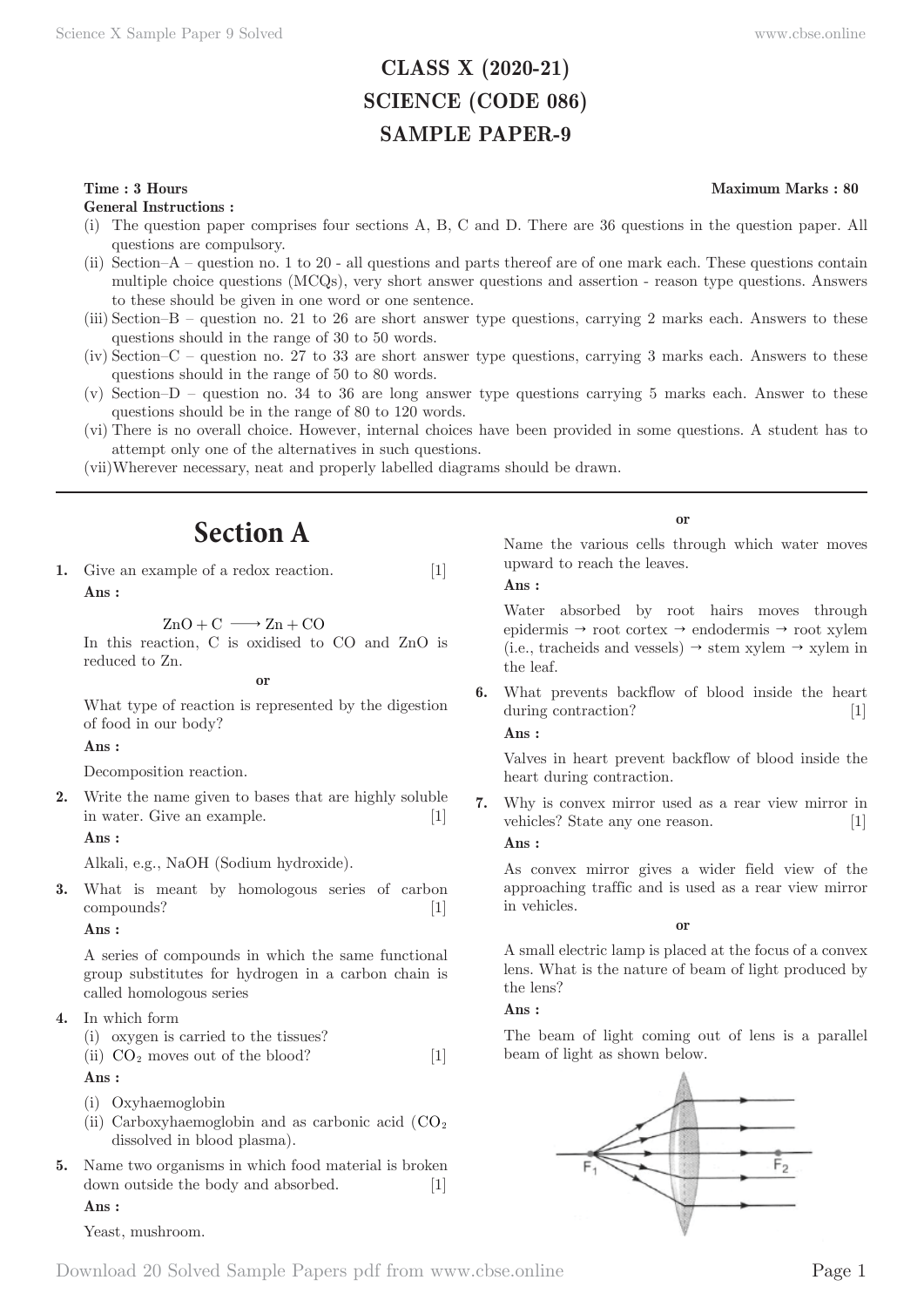**8.** Which property of concave mirror is utilised for using them as shaving mirrors? [1] **Ans :** 

When an object is placed between the pole and focus of concave mirror; a magnified, erect and virtual image is obtained.

**9.** How will you use two identical prisms so that a narrow beam of white light incident on one prism emerges out of the second prism as white light? [1]

## **Ans :**

By using two identical prisms, one placed inverted with respect to the other we get a narrow beam of white light incident on one prism emerges out of the second prism as white light.

**10.** Why is resistance less when resistors are joined in parallel? [1]

**Ans :** 

We know that,  $R \propto \frac{1}{4}$ 

In parallel combination of resistors, the effective area of cross-section of the conductor increases, so the resistance decreases.

**or**

Define resistance. Give its SI unit.

**Ans :** 

The hindrance offered by a conductor to the flow of current is called resistance. Its SI unit is ohm  $(\Omega)$ .

**11.** How is the strength of the magnetic field at a point near a wire related to the strength of the electric current flowing in the wire? [1]

**Ans :** 

The magnitude of magnetic field is directly proportional to the strength of the electric current flowing in the wire.

**12.** Name the alloy which is mainly used for making permanent magnets. [1]

**Ans :** 

The alloy 'Alnico' is used for making permanent magnets. It is an alloy of aluminium, nickel, cobalt and iron.

**13.** What is a biodegradable substance? [1] **Ans :** 

Biodegradable substances are the substances that are broken down by biological processes.

**or**

What is the function of ozone in the upper atmosphere? **Ans :** 

Ozone shields the surface of the Earth from ultraviolet rays of the Sun.

**For question numbers 14, 15 and 16, two statements are given-one labelled Assertion (A) and the other labelled Reason (R). Select the correct answer to these questions from the codes (a), (b), (c) and (d) as given below :**

(a) Both A and R are true and R is correct explanation of the assertion.

- (b) Both A and R are true but R is not the correct explanation of the assertion.
- (c) A is true but R is false.
- (d) A is false but R is true.
- **14. Assertion :** In a reaction of copper with oxygen, copper serves as a reducing agent. **Reason :** The substance which gains oxygen in a chemical reaction acts as a reducing agent. [1] Ans : (a) Both A and R are true and R is correct explanation of the assertion.
- **15. Assertion :** Mendel selected the pea plant for his experiments. **Reason :** Pea plant is cross-pollinating and has

unisexual flowers. [1]

Ans : (c) A is true but R is false.

**16. Assertion :** Supersonic jets cause thinning of ozone layer.

**Reason :** Depletion of ozone layer causes greenhouse effect. [1]

Ans : (b) Both A and R are true but R is not the correct explanation of the assertion.

**or**

**Assertion :** Biotic components of ecosystem continuously require energy to carry on life processes. **Reason :** Abiotic components are the non-living factors of the ecosystem.

- Ans : (b) Both A and R are true but R is not the correct explanation of the assertion.
- **17. Read the following and answer any four questions from 17.1 to 17.5. 1**  $\times$  **4**

In 1817, Dobereiner showed that when the three elements in a triad were written in the order of increasing atomic masses; the atomic mass of the middle element was roughly the average of the atomic masses of the other two elements. But this classification into triads was not found to be useful.

In 1866, Newlands arranged the then known elements in the order of increasing atomic masses and proposed a law known as `Newlands' Law of Octaves'. It states that "when elements are arranged in order of increasing atomic masses, then every eighth element has properties similar to that of the first". In order to fit elements into his table, he adjusted two elements in the same slot, but also put some unlike elements under the same note. Then Mendeleev, a Russian chemist was the most important contributor to the early development of a Periodic Table of elements in which the elements were arranged on the basis of atomic mass and also on the similarity of chemical properties.

**17.1** The three triads identified by Dobereiner are

- (a) N, P, As; He, Ne, Ar; Ca, Sr, Ba
- (b) Li, Na, K; N, P, As; Cl, Br, I
- (c) N, P, As; Ca, Sr, Ba; Cl, Br, I
- (d) Be, Mg, Ca; N, P, As; Cl, Br, I
- **Ans :** (c) N, P, As; Ca, Sr, Ba; Cl, Br, I
- **17.2** Which of the following statements is incorrect about the table proposed by Newlands?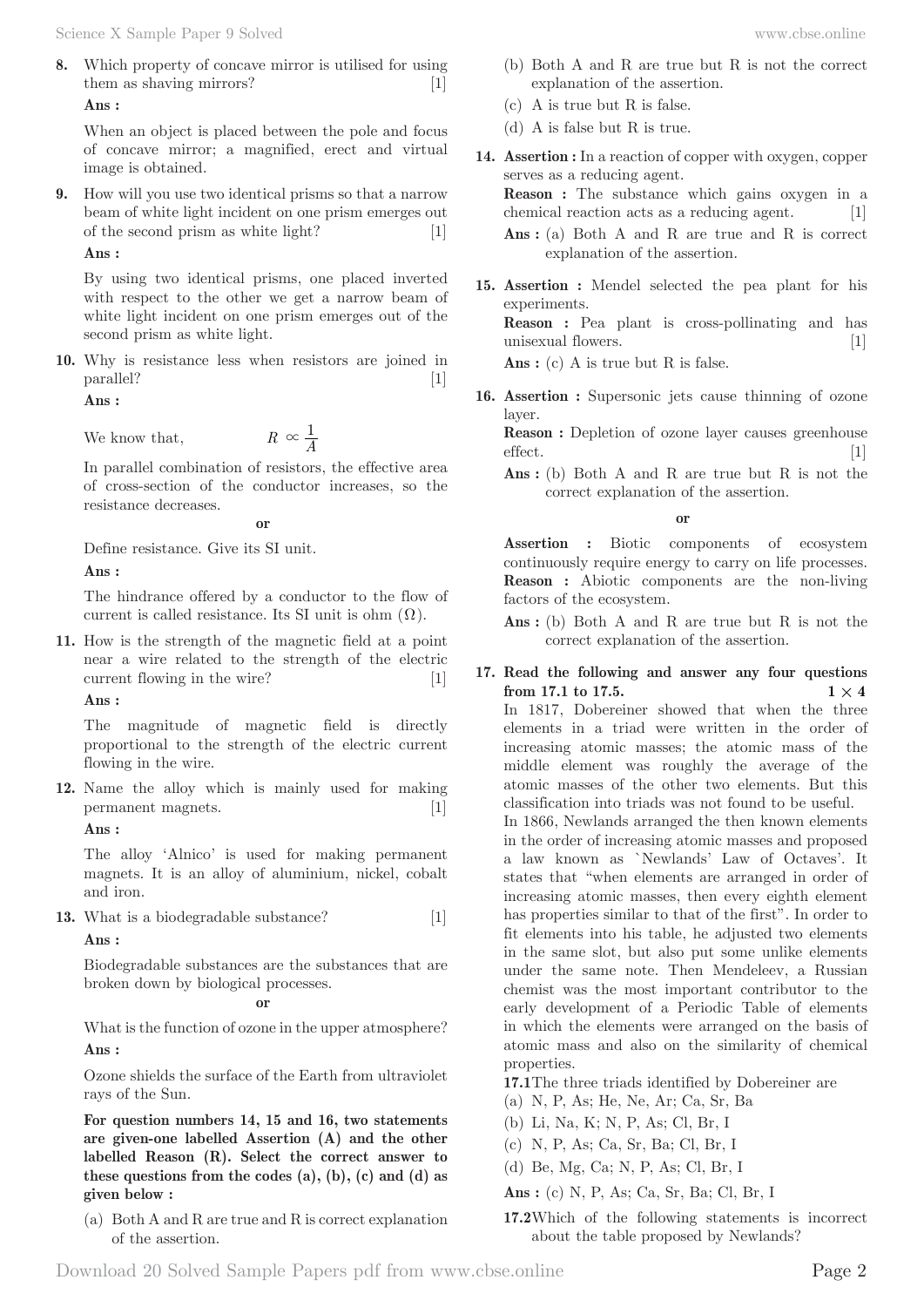- (a) It was applicable only upto calcium.
- (b) It worked well with heavier elements only.
- (c) It became irrelevant for noble gases.
- (d) It was not applicable for only 56 elements existed at that time .

Ans : (b) It worked well with heavier elements only.

It worked well with lighter elements.

- **17.3** The two pairs of elements placed in one slot by Newlands are
- (a) Co, Ni and Ce, La (b) Be, Mg and Co, Ni
- (c) F, Cl and Ce, La  $\qquad$  (d) Zn, Sr and Be, Mg

**Ans :** (a) Co, Ni and Ce, La

- **17.4** The drawbacks of Mendeleev's Periodic Table were removed when the elements are arranged in the order of
- (a) decreasing atomic masses
- (b) increasing atomic masses
- (c) decreasing atomic number
- (d) increasing atomic number

Ans : (d) increasing atomic number

In the Modern Periodic Table, elements are arranged in the increasing order of atomic number.

**17.5** Who introduced the terms 'Groups' and 'Periods' in the Periodic Table first?

| (a) Dobereiner |  | (b) Newlands |
|----------------|--|--------------|
|----------------|--|--------------|

(c) Mendeleev (d) Henry

**Ans :** (c) Mendeleev

**18. Read the following and answer any four questions from 18.1 to 18.5. 1**  $\times$  **4** 

Nitrogenous materials formed due to metabolic activities are need to be removed. The biological process involved in the removal of these harmful metabolic wastes from the body is called excretion. Different organisms use varied strategies to do this. Many unicellular organisms remove these wastes by simple diffusion from the body surface into the surrounding water while complex multi-cellular organisms use specialised organs to perform the same function.

**18.1** The excretory system of human beings include

- (a) a pair of kidneys, a pair of ureters, a urinary bladder and a urethra
- (b) a pair of kidneys, a pair of urinary bladders, a ureter, and a urethra
- (c) a pair of kidneys, a pair of ureters, a pair of urinary bladders and a urethra
- (d) a kidney, a ureter, a urinary bladder and a urethra
- Ans : (a) a pair of kidneys, a pair of ureters, a urinary bladder and a urethra

The excretory system of human beings includes a pair of kidneys, a pair of ureters, a urinary bladder and a urethra.

**18.2** The given figure represents the structure of a nephron.



 Which section of the nephron is responsible for concentrating the solute in the filtrate?

- (a) A (b) B
- (c) C (d) D

# **Ans :** (c) C

In the given diagram, A is renal artery; B is proximal convoluted tubule; C is loop of Henle and D is collecting tubule. The proximal convoluted tubule does not alter solute concentration and the distal convoluted tubule decreases solute concentration in the filtrate. It is the loop of Henle (descending and ascending limbs), which is responsible for concentrating or diluting the tubular fluid using a process called counter current mechanism.





 Study the picture given above and choose the correct combination of plots provided in the following table.

|     | $\mathbf{X}$      | Process   Function<br>used |                                                                        |
|-----|-------------------|----------------------------|------------------------------------------------------------------------|
| (a) | Dialyser          | Diffusion                  | To<br>the<br>remove<br>excess wastes and<br>fluid<br>from the<br>blood |
| (b) | Blood thinner     | Clotting                   | the<br>To<br>remove<br>clots from<br>the<br>blood                      |
| (c) | Dialysate         | Osmosis                    | To add fluid to the<br>blood                                           |
| (d) | Dialysing<br>pump | <b>Filtration</b>          | draw blood<br>To<br>from the body and<br>send it to dialyser           |

## **Ans :** (a)

The given picture represents the process of haemodialysis where "X" is denoting the dialyser. A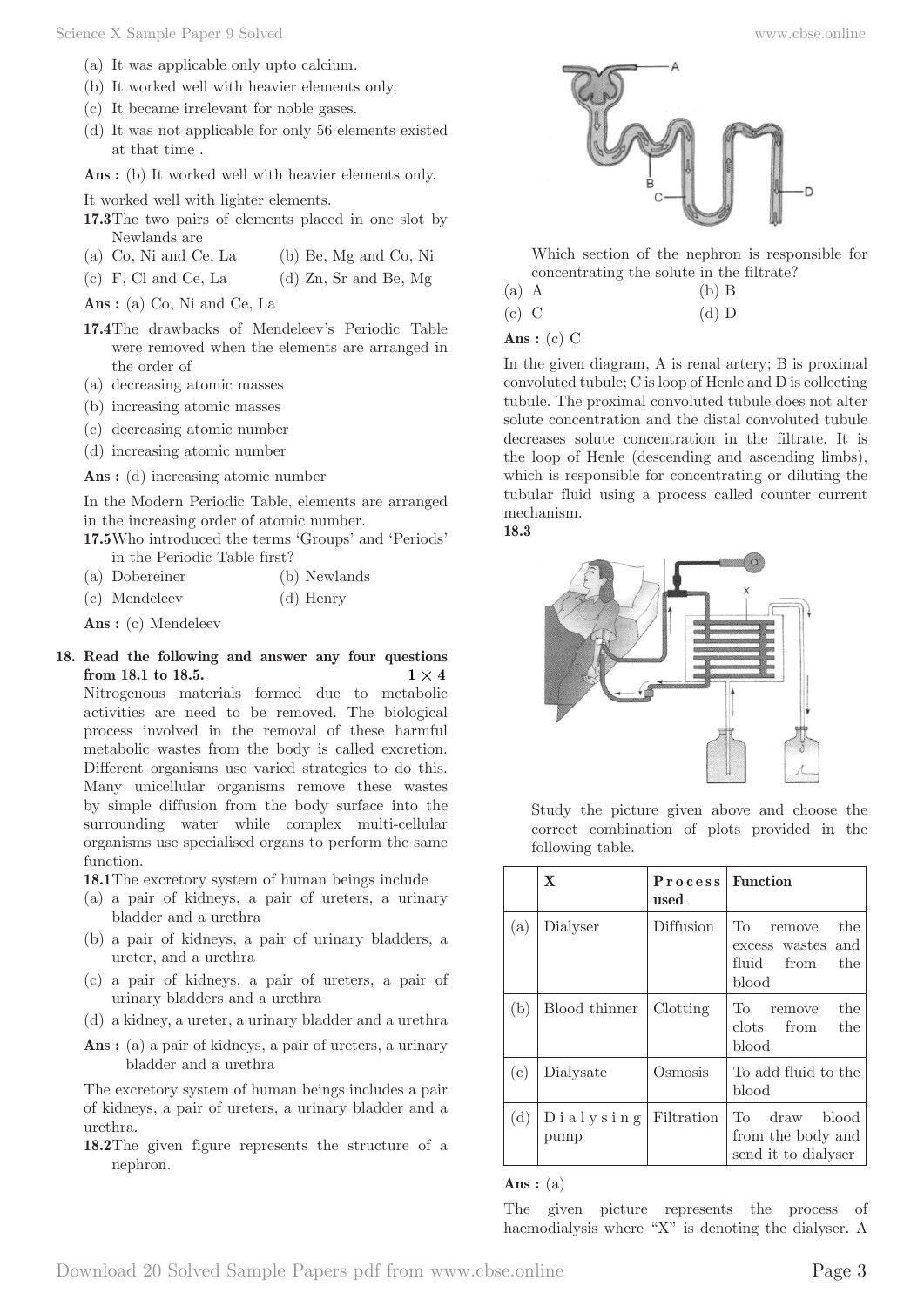dialyser is often referred to as an "artificial kidney." Its function is to remove the excess wastes and fluid from the blood, when the patient's kidneys can no longer perform that task. During this passage, the waste products from the blood pass into dialysing fluid by diffusion.

- **18.4** Which of the following statement(s) is (are) true about excretion in human beings?
- I. Kidneys are the primary excretory organs.
- II. The bladder is muscular, so it is under nervous control.
- III. Each kidney has large numbers of filtration units called nephrons.
- IV. Urine is stored in the urethra until the urge of passing it out.
- (a) I and II only (b) I and III only
- (c) I, II and III only (d) I and IV only

**Ans :** (c) I, II and III only

Urine is stored in the urinary bladder until the pressure of the expanded bladder leads to the urge to pass it out through the urethra.

**18.5** Study the table below and select the row that has the incorrect information.

|     | Excretory organ | Substances excreted |
|-----|-----------------|---------------------|
| (a) | Kidneys         | Nitrogenous wastes  |
| (b) | Lungs           | Urea                |
| (c) | Skin            | Sweat               |
|     | Oil glands      | Sebum               |

**Ans :** (b)

Lungs excrete carbon dioxide from the blood.

**19. Read the following and answer any four questions from 19.1 to 19.5. 1**  $\times$  **4** 

The image formed by a convex lens depends on the position of the object in front of the lens. When the object is placed anywhere between focus and infinity, the image formed by convex lens is real and inverted. The image is not obtained on the screen when the object is placed between focus and the lens.

The distance between the optical centre O of the convex lens and the focus point  $F_1$  or  $F_2$  is its focal length.

When the object shifts from  $-\infty$  to  $F_1$ , the image moves from  $F_2$  to  $+\infty$ .



When the object shifts from  $F_1$  to O, the image moves from  $-\infty$  to O.



A student did an experiment with a convex lens. He put an object at different distances from the lens. In each case he measured the distance of the image from the lens. The results were recorded in the following table.

| (in cm)          | Object distance 25 | 30 | 40 | 60 | 120 |
|------------------|--------------------|----|----|----|-----|
| Image<br>(in cm) | distance $ 100$    | 24 | 60 | 30 | 40  |

Unfortunately his results are written in the wrong order.

**19.1** The focal length of this lens is  $\binom{6}{2}$  20 cm (b) 25 cm

|  | (a) zo cin | $(D)$ 20 $CIII$ |  |
|--|------------|-----------------|--|
|  |            | (1, 1)          |  |

(c) 30 cm (d) 35 cm

**Ans :** (a) 20 cm

When the object distance equals the image distance, they are at twice the focal length from the lens.

When, 
$$
2F = 60 \text{ cm}
$$

$$
F\,=30\,\mathrm{cm}
$$

When an object is placed at focus  $(F = 30 \text{ cm})$  of a convex lens, the image formed is at infinity. But infinity is not any observation in the given table.

Hence,  $F = 30 \text{ cm}$  is not possible.

Now, when  $2F = 40 \text{ cm}$ 

$$
F\,=20\,\mathrm{cm}
$$

**19.2** The image distances in the correct order (in cm) is

- (a) 24, 30, 40, 60, 100
- (b) 100, 24, 60, 40, 30
- (c) 100, 60, 30, 40, 24
- (d) 100, 60, 40, 30, 24

**Ans :** (d) 100, 60, 40, 30, 24

When object come closer to the lens up to *F* then image will be formed away from the lens and viceversa.

- **19.3** Which of this object distances gives the biggest image?
- (a) 30 cm (b) 25 cm
- (c) 40 cm (d) 60 cm

**Ans :** (b) 25 cm

At object at 2*F* gives large image which is same as object.

**19.4** The minimum distance between an object and its real image formed by a convex lens is

| (a) $2f$   | (b) 3f |
|------------|--------|
| $\sqrt{2}$ |        |

(c)  $4f$  (d) zero

**Ans :** (c) 4*f*

When object at  $2F_1$  then image is formed at  $2F_2$  then minimum distance between object and real image is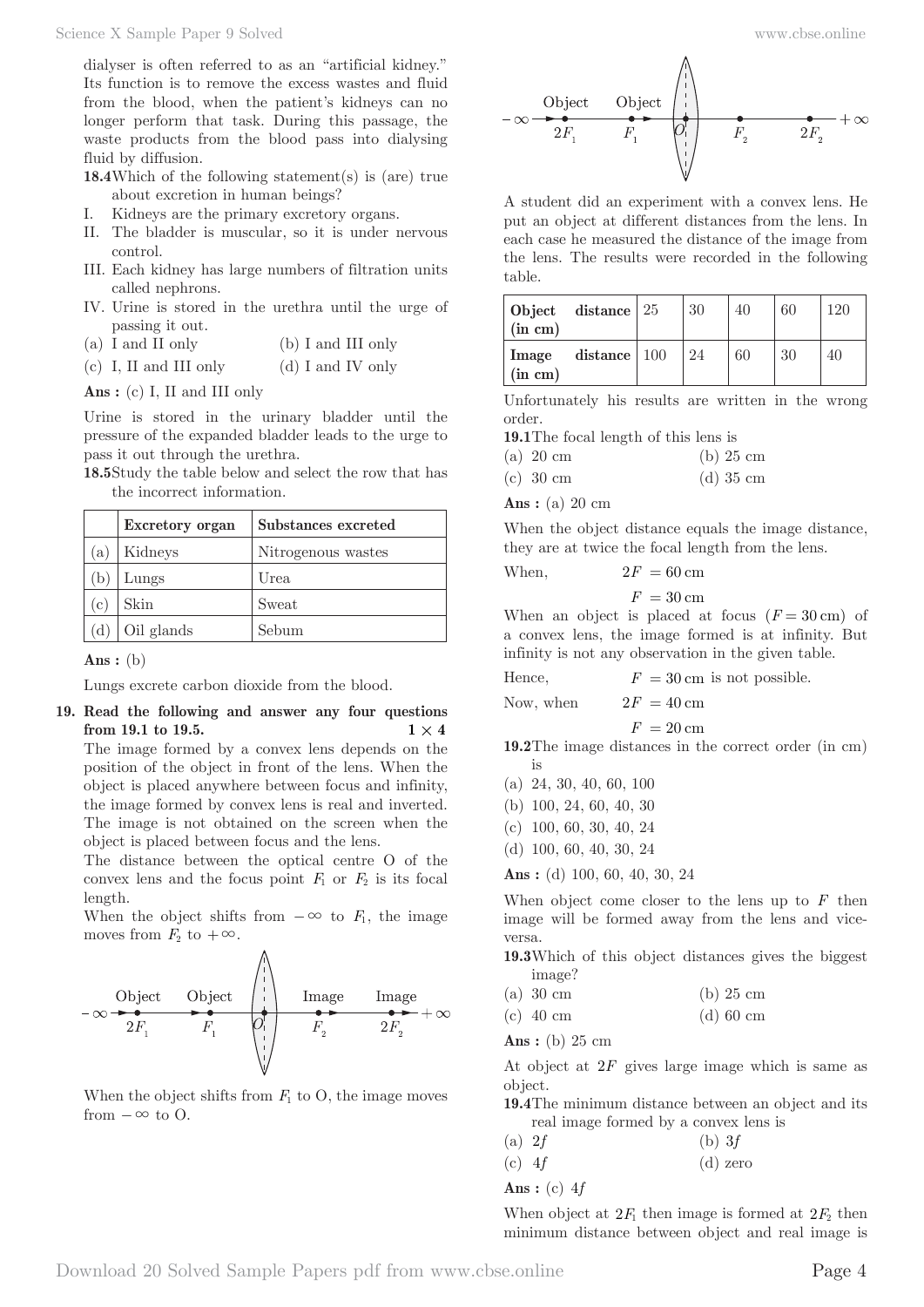$2F_1 + 2F_2 = 4F$ , i.e.,  $(F_1 = F_2)$ .

**19.5** A virtual image is formed by convex lens when object is placed

| $(a)$ at infinity | (b) between $C$ and $F$ |  |  |
|-------------------|-------------------------|--|--|
| (c) at $F$        | (d) between $F$ and $C$ |  |  |

**Ans :** (d) between *F* and *O*

When object is placed between *F* and *O* image formed is virtual, erect and magnified.

**20. Read the following and answer any four questions from 20.1 to 20.5. 1**  $\times$  **4** 

When magnet is brought into the field of another magnet, the field interacts with each pole of the magnet and each of these poles experience magnetic force.

The space surrounding a magnet where a magnetic force is experienced is called magnetic field.

A magnetic field line is a continuous curve in a magnetic field such that the tangent at any point on it gives the direction of magnetic field at that point.



- **20.1** Magnetic field is produced by the flow of current in a straight wire. The phenomenon was discovered by
- (a) Faraday (b) Fleming
- (c) Oersted (d) Maxwell

**Ans :** (c) Oersted

**20.2** At the centre of bar magnet, the magnetism is

- (a) same as the pole (b) zero
- (c) maximum (d) minimum
- **Ans :** (d) minimum

In side the magnet, magnetic field strength decreasing. So, at the centre of bar magnet, the magnetism is minimum.

- **20.3** Magnetic field lines can be used to determine
- (a) only the direction of magnetic field
- (b) only the relative strength of the magnetic field
- (c) both the direction and relative strength of the magnetic field
- (d) the shape of the magnetic field
- Ans : (c) both the direction and relative strength of the magnetic field

The relative strength of the magnetic field is shown by degree of closeness of the field lines and the direction of the magnetic field is obtained by tangent to the field lines at the point of intersect.

- **20.4** A bar magnet has strongest magnetism
- (a) inside of the magnet
- (b) at the centre of the magnet
- (c) near the poles of the magnet
- (d) at one quarter distance from the poles of the magnet

Ans : (c) near the poles of the magnet

At the pole magnetic field strength is maximum.

- 20.5 SI unit of magnetic field is (a) webre (b) tesla
- 
- (c) newton (d) henry

Ans: (b) tesla

# **SECTION-B**

**21.** Why are food cans tin-plated instead of zinc plated though zinc is cheaper than tin? [2]

**Ans :** 

Tin is less reactive than zinc. It is less likely to dissolve in the liquid stored in the food cans. Tin reacts only with powerful acids whereas zinc can easily react even with tomatoes, so it is not safe to store food in zincplated cans.

- **22.** What is a covalent bond? What type of bond exists in  $(i)$  CCl<sub>4</sub>
	- (ii)  $CaCl<sub>2</sub>$ ? [2]

**Ans :** 

The chemical bonds formed between two atoms by the sharing of electrons between them is known as a covalent bond. The sharing of electrons between the two atoms takes place in such a way that both the atoms acquire stable electronic configuration of their nearest noble gas.

- $(i)$  CCl<sub>4</sub> Covalent bond
- (ii)  $CaCl<sub>2</sub>$  Ionic bond.

**or**

Carbon, Group (14) element in the Periodic Table, is known to form compounds with many elements.

- Write an example of a compound formed with (i) Chlorine (Group 17 of Periodic Table)
- (ii) Oxygen (Group 16 of Periodic Table)

**Ans :** 

- (i) Carbon tetrachloride  $(CCl<sub>4</sub>)$
- (ii) Carbon dioxide  $(CO_2)$
- **23.** What is the role of saliva in the digestion of food? [2] **Ans :**

Saliva contains an enzyme called salivary amylase which digests the starch (complex molecule) present in food into sugar (maltose).

**24.** "All plants give out oxygen during day and carbon dioxide during night". Do you agree with this statement? Give reason. [2]

# **Ans :**

During day time, as the rate of photosynthesis is more than the rate of respiration, the net result is evolution of oxygen. At night there is no photosynthesis, so they give out carbon dioxide due to respiration.

**or**

What is translocation? Why is it essential for plants? **Ans :** 

The transport of food from the leaves to other parts of the plant is called translocation. Leaves of the plants perform photosynthesis and produce carbohydrates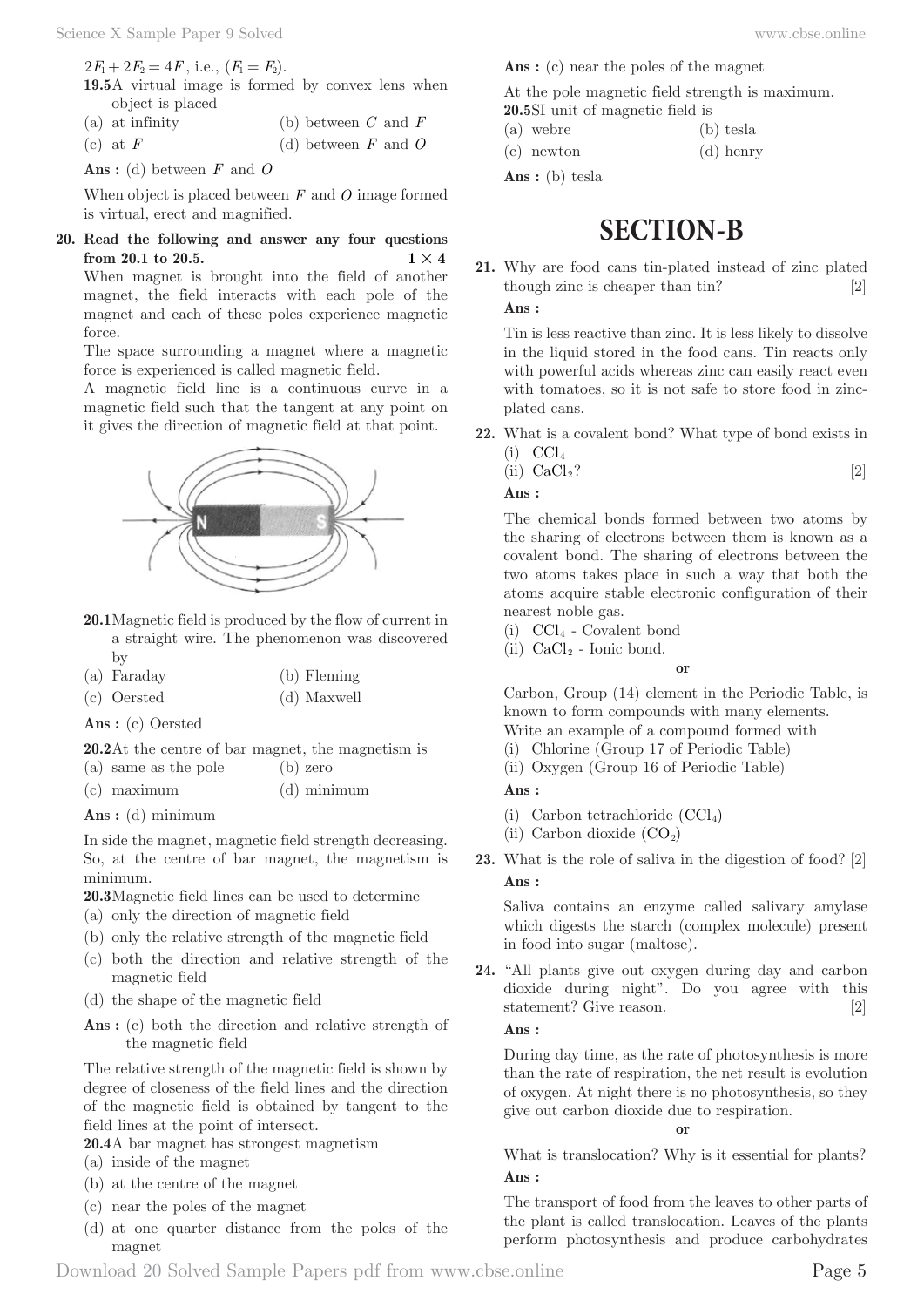(sugar) in the form of food which are translocated to the other parts of the plant through phloem. This allow plants to have access to raw materials needed during photosynthesis by leaves.

**25.** Is the position of a star as seen by us is its true position? Justify your answer. [2] **Ans :** 

No, light from stars undergoes atmospheric refraction which occurs in medium of gradually changing refractive index. So, we see the apparent position of the star after refraction by atmosphere.

**26.** Two lamps, one rated 100 W; 220 V, and the other 60 W; 220 V, are connected in parallel to electric mains supply. Find the current drawn by two bulbs from the line, if the supply voltage is 220 V. [2]

**Ans :** 

Current in first bulb,

$$
I_1 = \frac{P_1}{V} = \frac{100 \text{ W}}{220 \text{ V}} = \frac{5}{11} \text{ A} = 0.45 \text{ A}
$$

Current in first bulb,

$$
I_2 = \frac{P_2}{V} = \frac{60 \text{ W}}{220 \text{ V}} = \frac{3}{11} \text{ A} = 0.27 \text{ A}
$$

# **SECTION-C**

- **27.** 2 g of ferrous sulphate crystals are heated in a dry boiling tube.
	- (i) List any two observations.
	- (ii) Name the type of chemical reaction taking place.
	- (iii) Write balanced chemical equation for the reaction and name the products formed. [3]

**Ans :** 

- (i)
- (a) The colour of ferrous sulphate crystals changes from green to white then turn into brown due to formation of  $Fe<sub>2</sub>O<sub>3</sub>$ .
- (b) The smell of burning sulphur due to the evolution of  $SO<sub>2</sub>$  gas is observed.
- (ii) Thermal decomposition reaction.

(iii)

$$
2\mathrm{FeSO}_4(s) \xrightarrow{\text{Heat}} \mathrm{Fe}_2\mathrm{O}_3(s) + \underset{\text{(Sulphur dioxide)}}{\mathrm{SO}_2(g)} + \underset{\text{(Sulphur dioxide)}}{\mathrm{SO}_3(g)} \mathrm{SO}_3(s)
$$

- **28.** (i) Write the electron dot structures of sodium, oxygen and magnesium.
	- (ii) Show the formation of  $Na<sub>2</sub>O$  and MgO by the transfer of electrons.

(iii) What are the ions present in these compounds?[3] **Ans :** 

(i)

| Sodium    | Na               | $Na$ . |
|-----------|------------------|--------|
|           | 2, 8, 1          |        |
| Oxygen    | $\left( \right)$ | :0:    |
|           | 2, 8, 6          |        |
| Magnesium |                  | $Mg$ : |
|           | $Mg$<br>2, 8, 2  |        |

 $(ii) Na<sub>2</sub>O$ 



$$
MgO \qquad MgO \qquad \cdots \qquad \longrightarrow [Mg^{2+}] [O^{2-}]
$$

- (iii) Ions in Na<sub>2</sub>O are Na<sup>+</sup> and  $Q^{2-}$ Ions in MgO are Mg<sup>2+</sup> and  $O^{2-}$
- **29.** Two elements X and Y have atomic numbers 12 and 16 respectively. To which period of the Modern Periodic Table do these two elements belong? What type of bond will be formed between them and why? Also give the chemical formula of the compound formed. [3] **Ans :**

Electronic configuration of X is 2, 8, 2 and Y is 2, 8, 6. Both X and Y belong to 3rd period.

Ionic bond will be formed between them because X will lose 2 electrons and Y will gain 2 electrons to complete their octet and become stable. The chemical formula of the compound is XY.

**30.** Write three types of blood vessels. Give one important

**Ans :** 

The three types of blood vessels are:

(i) **Arteries :** Carry blood from heart to different body parts.

feature of each. [3]

- (ii) **Veins :** Transport blood towards heart from various body parts.
- (iii) **Capillaries :** Site of exchange of materials between blood and living cells through tissue fluid.
- **31.** Give the pair of contrasting traits of the following characters in pea plant and mention which is dominant and recessive.
	- (i) yellow seed
	- $(ii)$  round seed  $[3]$

**Ans :** 

- (i) Yellow dominant.
- Green recessive.
- (ii) Round dominant. Wrinkled - recessive.

**or**

What is DNA copying? State its importance.

**Ans :** 

A process where a DNA molecule produces two similar copies of itself in a reproducing cell is called DNA copying.

Its importance are:

- (i) It makes the transmission of characters from parents to the next generation possible.
- (ii) It causes variation in the population.
- **32.** It is desired to obtain an erect image of an object, using concave mirror of focal length of 12 cm.
	- (i) What should be the range of the object distance in the above case?
	- (ii) Will the image be smaller or larger than the object? Draw a ray diagram to show the formation of image in this case.
	- (iii) Where will the image of this object be, if it is placed 24 cm in front of the mirror? [3]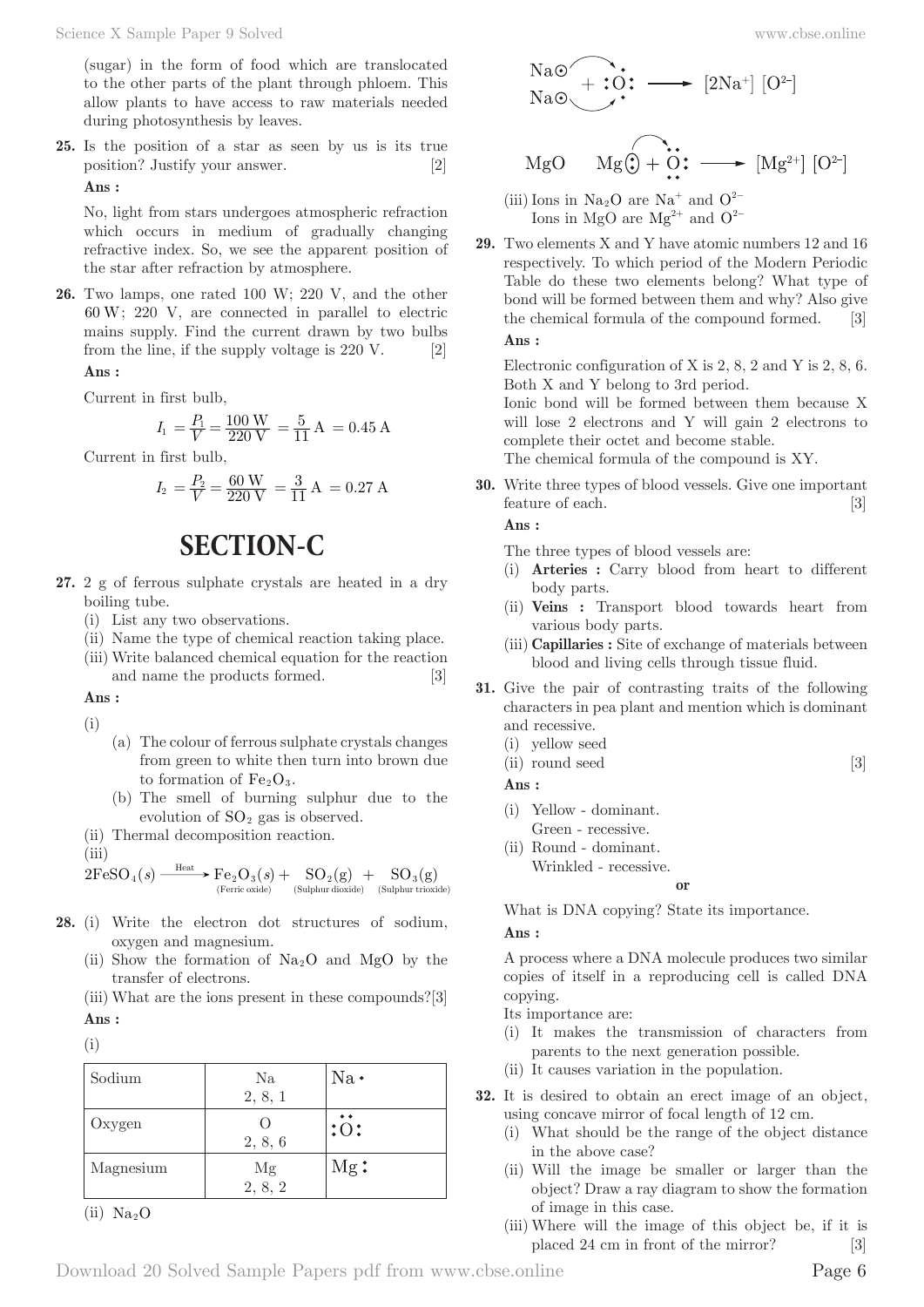#### **Ans :**

- (i) Range of distance should be 0 cm to  $< 12 \text{ cm}$  for the concave mirror to form erect image.
- (ii) The image will be larger than the object.



(iii) When an object is placed at the centre of curvature of a concave mirror, the image formed is also at the centre of curvature. Here, focal length  $= 12$  cm. It means focus is at 12 cm and centre of curvature will be at  $2 \times 12 = 24$  cm.

 Thus, the image is formed at a distance of 24 cm in front of the mirror.

**33.** Calculate the amount of energy available to tiger in the following food chain if plants have 30,000 J of energy available from the Sun:

 $Plant \longrightarrow Deer \longrightarrow Tiger$  [3]

**Ans :** 

Plants can trap only 1% of the Sun's energy falling on them. Now,  $1\%$  of 30,000 J is 300 J which is the energy available to plants.

The plants are eaten up by deer. According to 10% law, 10% of 300 J, i.e., 30 J of energy will be available to deer as food.

The deer will transfer 10% of its 30 J energy to the tiger. Thus, the food energy available to the tiger will be 10% of 30 J which is 3 J.

$$
\underset{\text{(30,000 J)}}{\text{Sum}} \xrightarrow{\text{1\% absorbed}} \text{Plants} \xrightarrow{\text{10\%}} \text{Decr} \xrightarrow{\text{10\%}} \text{Tiger} \xrightarrow{\text{(30,100)}}
$$

# **SECTION-D**

- **34.** (i) Why does an aqueous solution of an acid conduct electricity?
	- (ii) How does the concentration of hydronium ions  $(H<sub>3</sub>O<sup>+</sup>)$  change when a solution of an acid is diluted?
	- (iii) Which has higher pH value, a concentrated or dilute solution of hydrochloric acid?
	- (iv) What do you observe on adding dilute hydrochloric acid to
		- (a) sodium carbonate placed in test tube,

(b) zinc metal in a test tube? [5]

**Ans :** 

- (i) Aqueous solution of acid releases ions so that it can conduct electricity. Aqueous solution of acid produces  $H^+$  ions which conduct electricity.
- (ii) When solution of an acid is diluted, concentration of hydronium ions  $(H_3O^+)$  decreases.
- (iii) Dilute solution of HCl will have higher pH than concentrated solution.

(iv) (a)  $\text{Na}_2\text{CO}_3 + 2\text{HCl} \longrightarrow 2\text{NaCl} + \text{CO}_2 + \text{H}_2\text{O}$ Effervescence of  $CO_2$  gas is seen.

(b)  $\text{Zn} + 2\text{HCl} \longrightarrow \text{ZnCl}_2 + \text{H}_2$ 

 Odourless and colourless gas hydrogen is evolved with bubbles on surface of zinc.

**or**

A sulphate salt of Group 2 element of the Periodic Table is a white, soft substance, which can be moulded into different shapes by making its dough. When this compound is left in open for some time, it becomes a solid mass and cannot be used for moulding purposes. Identify the sulphate salt and state why does it show such a behaviour. Give the reaction involved.

### **Ans :**

The substance which is used for making different shapes is Plaster of Paris. Its chemical name is calcium sulphate hemihydrate  $(CaSO_4 \cdot \frac{1}{2}H_2O)$ . The two formula unit of  $CaSO<sub>4</sub>$  share one molecule of water. As a result, it is soft.

When it is left open for some time, it absorbs moisture from the atmosphere and forms gypsum, which is a hard solid mass.

$$
\begin{array}{l} \mathrm{CaSO}_4\cdot \frac{1}{2} H_2O + 1 \frac{1}{2} H_2O \longrightarrow \mathrm{CaSO}_4\cdot 2 H_2O \\ \xrightarrow{\scriptscriptstyle \mathrm{Plaster of \, Paris}} \\ \xrightarrow{\scriptscriptstyle (\mathrm{Soft})} \\ \xrightarrow{\scriptscriptstyle (\mathrm{Sort})} \\ \xrightarrow{\scriptscriptstyle (\mathrm{Suf) \, later \, mass}} \xrightarrow{\scriptscriptstyle (\mathrm{Hard \, mass})} \end{array}
$$

- **35.** (i) Draw the diagram of female reproductive system and mark the part(s):
	- (a) where block is created surgically to prevent fertilization
	- (b) where CuT is inserted
	- (c) inside which condom can be placed
	- (ii) Why do more and more people prefer to use condoms? What is the principle behind the use of condoms? [5]

**Ans :** 



- (a) Fallopian Tube/Oviduct,
- (b) Uterus,
- (c) Vagina
- (ii) More people prefer to use condoms because
	- (a) it prevents sexually transmitted diseases (STDs),

(b) it can act as a birth control measure.

**Principle :** Condoms create a physical barrier and prevent the meeting of sperms and egg.

**36.** (i) Consider a conductor of resistance '*R*',length '*L*', thickness '*d*' and resistivity '*ρ*'. Now this conductor is cut into four equal parts. What will be the new resistivity of each of these parts? Why?